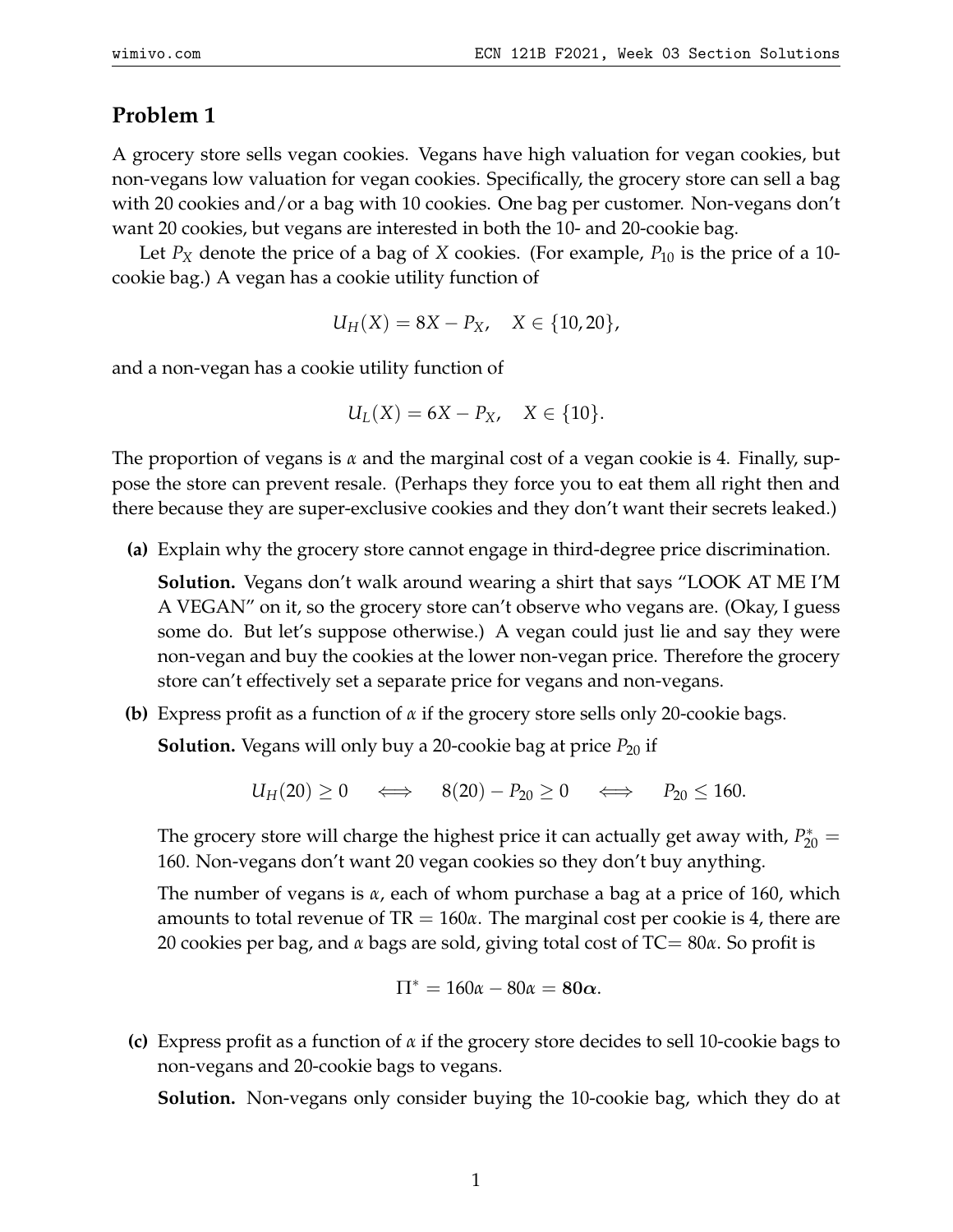price  $P_{10}$  when

 $U_L(10) \geq 0 \iff 6(10) - P_{10} \geq 0 \iff P_{10} \leq 60.$ 

So the grocery store will charge the highest price it can to get non-vegans on board with the 10-cookie bag,  $P_{10}^* = 60$ .

Vegans have a choice: buy a 10-cookie bag for  $P_{10}^* = 60$  or a 20-cookie bag for  $P_{20}$ . If they purchase a 10-cookie bag, then their utility is

$$
U_H(10) = 8(10) - 60 = 20.
$$

Or vegans could buy a 20-cookie bag at price  $P_{20}$ , which gives utility

$$
U_H(20) = 8(20) - P_{20} = 160 - P_{20}.
$$

Vegans prefer buying the 20-cookie bag when

$$
U_H(20) \geq U_H(10) \quad \iff \quad 160 - P_{20} \geq 20 \quad \iff \quad P_{20} \leq 140.
$$

If  $P_{20} > 80 + P_{10}$ , then vegans would rather just buy the 10-cookie bag because the price is too high to warrant buying the 20-cookie bag. So the grocery store will charge the highest price it can to get vegans on board with the 20-cookie bag,  $P_{20}^* =$ 140.

Let's piece it all together now. For vegans:

- The number of vegans is *α*, each of whom buy a bag at price 140, giving vegan revenue of TR $' = 140\alpha$ .
- Each cookie has a marginal cost of 4, so each big bag has a marginal cost of  $20 \times 4 = 80$ , so the total cost is TC' =  $80\alpha$  because  $\alpha$  bags are sold.
- Therefore profit from vegans is  $\Pi' = 140\alpha 80\alpha = 60\alpha$ .

And now for non-vegans:

- The number of non-vegans is 1 − *α*, each of whom buy a bag at price 60, giving non-vegan revenue of  $TR'' = 60(1 - \alpha)$ .
- Each cookie has a marginal cost of 4, so each small bag has a marginal cost of  $10 \times 4 = 40$ , so the total cost is  $TC'' = 40(1 - \alpha)$  since  $1 - \alpha$  bags are sold.
- Therefore profit from non-vegans is  $\Pi'' = 60(1 \alpha) 40(1 \alpha) = 20(1 \alpha)$ .

Total profit is given by adding the profit from vegans and the profit from nonvegans,

$$
\Pi_{H+L}^* = 60\alpha + 20(1 - \alpha) = 20 + 40\alpha.
$$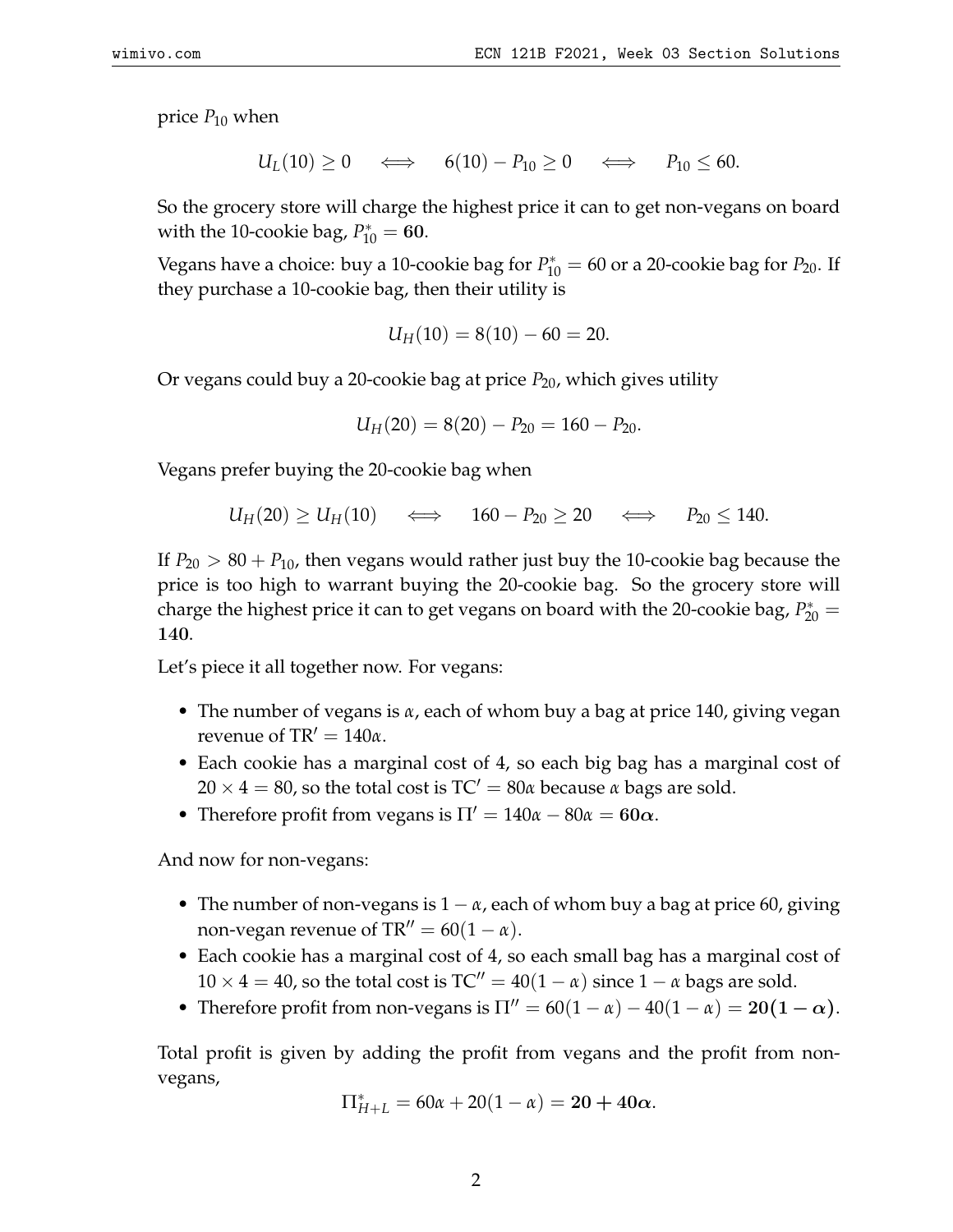**(d)** Determine for which values of *α* the grocery store should target only vegans, and for which the grocery store should target both types of buyers.

**Solution.** The grocery store will target both types when it is more profitable to do so, that is, when

$$
\Pi_{H+L}^* \geq \Pi \iff 20 + 40\alpha \geq 80\alpha \iff \alpha \leq \frac{1}{2}.
$$

The intuition is that the grocery store also targets non-vegans when there are enough non-vegans (small *α*), but only targets vegans when there are not many non-vegans (large *α*).

One last comment. Suppose there *is*resale and *α* ≤ 1/2. Then two non-vegans could get together, purchase two 10-cookie bags for a total of \$120, and sell 20 cookies to vegans for, say, \$130. The two non-vegans benefit because they're profiting \$5 each. The vegan benefits because they're paying only \$130 for 20 cookies. Point is, preventing resale is also necessary for second-degree price discrimination even with incentive-compatible pricing.

## **Problem 2**

**(a)** A firm selling a good to consumers in two cities should set a higher markup in the city in which demand for the product is elastic.

**False.** Recall the Lerner Index, which says

$$
\frac{P - \text{MC}}{P} = -\frac{1}{\epsilon_D},
$$

that is, the profit-maximizing percentage markup is the negative inverse of demand elasticity. The city with more elastic demand has a larger  $\epsilon_D$ , which is in the denominator, which makes −1/*ϵ<sup>D</sup>* relatively small, therefore implying a lower markup.

**(b)** Two firms are geographically differentiated (e.g., gas stations on opposite sides of Davis). If travel costs decline, we should expect the cross-price elasticities of the two products to become more positive.

**True.** If travel costs decline, then a consumer's decision is more heavily determined by which firm has the lower price: my competitor raises their price, so tons of consumers come to me instead, and my quantity sold increases dramatically (i.e. very positive cross-price elasticity).

In fact if travel costs are zero, then the game turns into pure Bertrand competition in which cross-price elasticities are infinite.

**(c)** A monopoly that can engage in first-degree price discrimination sells more units of a good than a monopoly that cannot price discriminate.